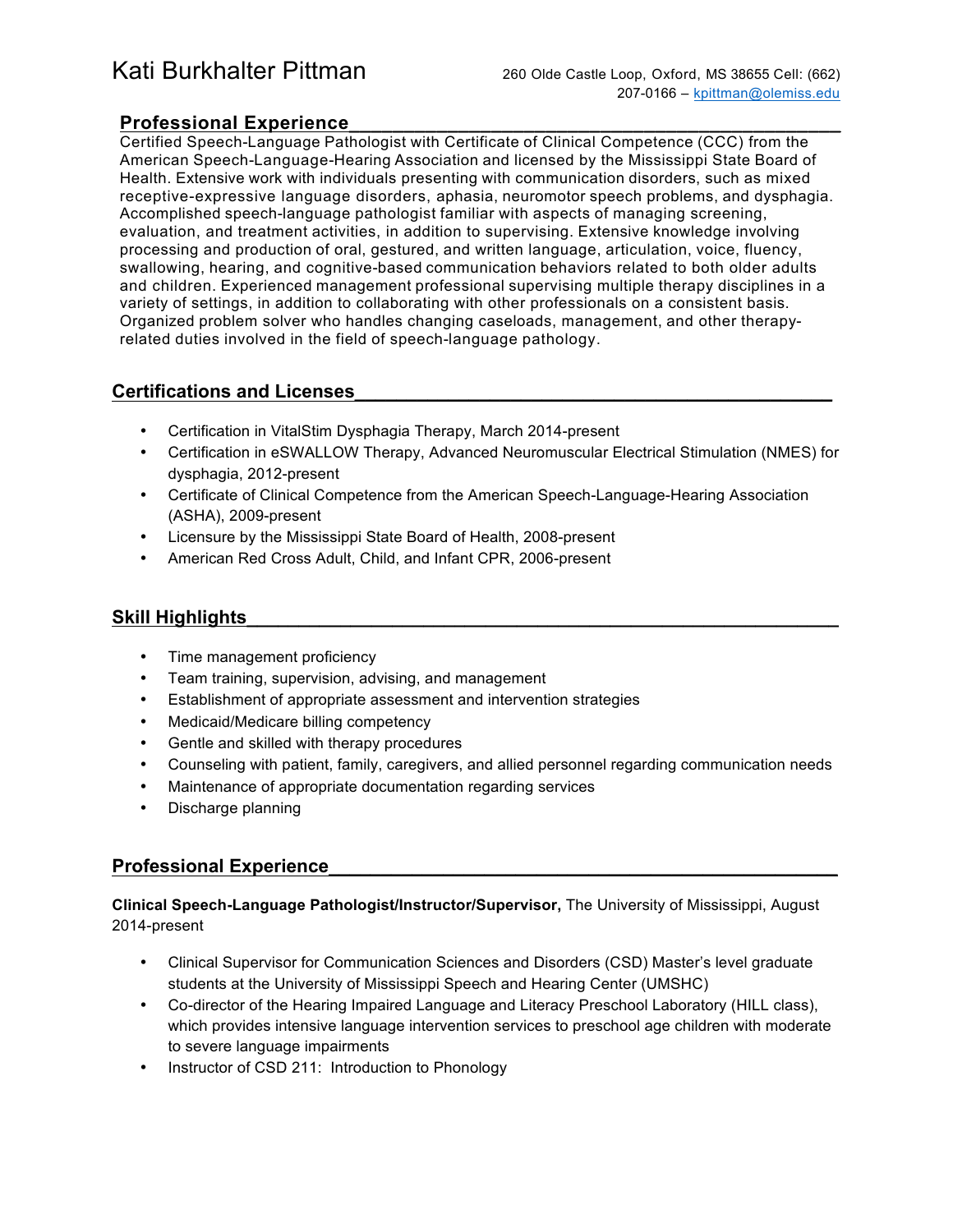### **Program Director/Speech-Language Pathologist**

January 2014 to August 2014

#### **Summit Health and Rehab, Inc. – Mississippi State Veteran's Home** – Oxford, MS

Facilitates and develops relationships/coordination between the rehabilitation company, the facility, and the patient. Ensures that the patients receive quality rehabilitation through the development of the rehab team and the maintenance of effective communications with the facility. Manages patient care processes relating to practice patterns, financial indicators, care planning, interdisciplinary treatment and development of new rehabilitation programs at the facility level. Manages facility rehabilitation team. Supervises therapists and utilizes support staff effectively. Consults, evaluates and diagnoses communication and cognitive-communication deficits and dysphagia. Establishes measurable and attainable goals to promote restoration of functional abilities. Provides the highest quality of care to patients and their families. Plans for discharges and communicates findings and progress in detailed reports. Performs other duties and special projects as required.

• Graduate Student Supervisor, Fall 2011-present, through the University of Mississippi, Communication Sciences and Disorders Department

#### **Speech-Language Pathologist**

#### July 2010 to January 2014

#### **Therapy Management Corporation- Graceland Care Center** – Oxford, MS

Consulted, evaluated and diagnosed communication and cognitive-communication deficits, dysphagia, and other speech-related disorders. Reviewed physician referrals and patient medical records to formulate an accurate diagnosis and best course of treatment. Assessed each patient to establish measurable goals to promote restoration of functional abilities. Regularly evaluated effects of treatment and adjusted to achieve maximum benefit. Maintained up-to-date knowledge of Medicare and other reimbursement regulations. Provided the highest quality of care to patients and their families. Planned for discharges and communicated findings and progress in detailed reports. Maintained organized documentation and patient files. Integral part of inter- disciplinary team targeting patient's strengths and weaknesses to maximize results and obtain each patient's highest quality of life.

• Clinical Fellowship Supervisor, 2010-2011

#### **Speech-Language Pathologist**

#### July 2009 to June 2010

#### **Progressive Rehab, Inc. - Graceland Care Center - Oxford, MS**

Consulted, evaluated and diagnosed communication and cognitive-communication deficits, dysphagia, and other speech-related disorders. Reviewed physician referrals and patient medical records to formulate an accurate diagnosis and best course of treatment. Assessed each patient to establish measurable goals to promote restoration of functional abilities. Regularly evaluated effects of treatment and adjusted to achieve maximum benefit. Maintained up-to-date knowledge of Medicare and other reimbursement regulations. Provided the highest quality of care to patients and their families. Planned for discharges and communicated findings and progress in detailed reports. Maintained organized documentation and patient files. Integral part of inter- disciplinary team targeting patient's strengths and weaknesses to maximize results and obtain each patient's highest quality of life.

#### **Speech-Language Pathologist**

July 2008 to June 2009 **Select Medical Rehabilitation Services – Briarcrest Extended Care** – Ashland, MS Consulted, evaluated and diagnosed communication and cognitive-communication deficits,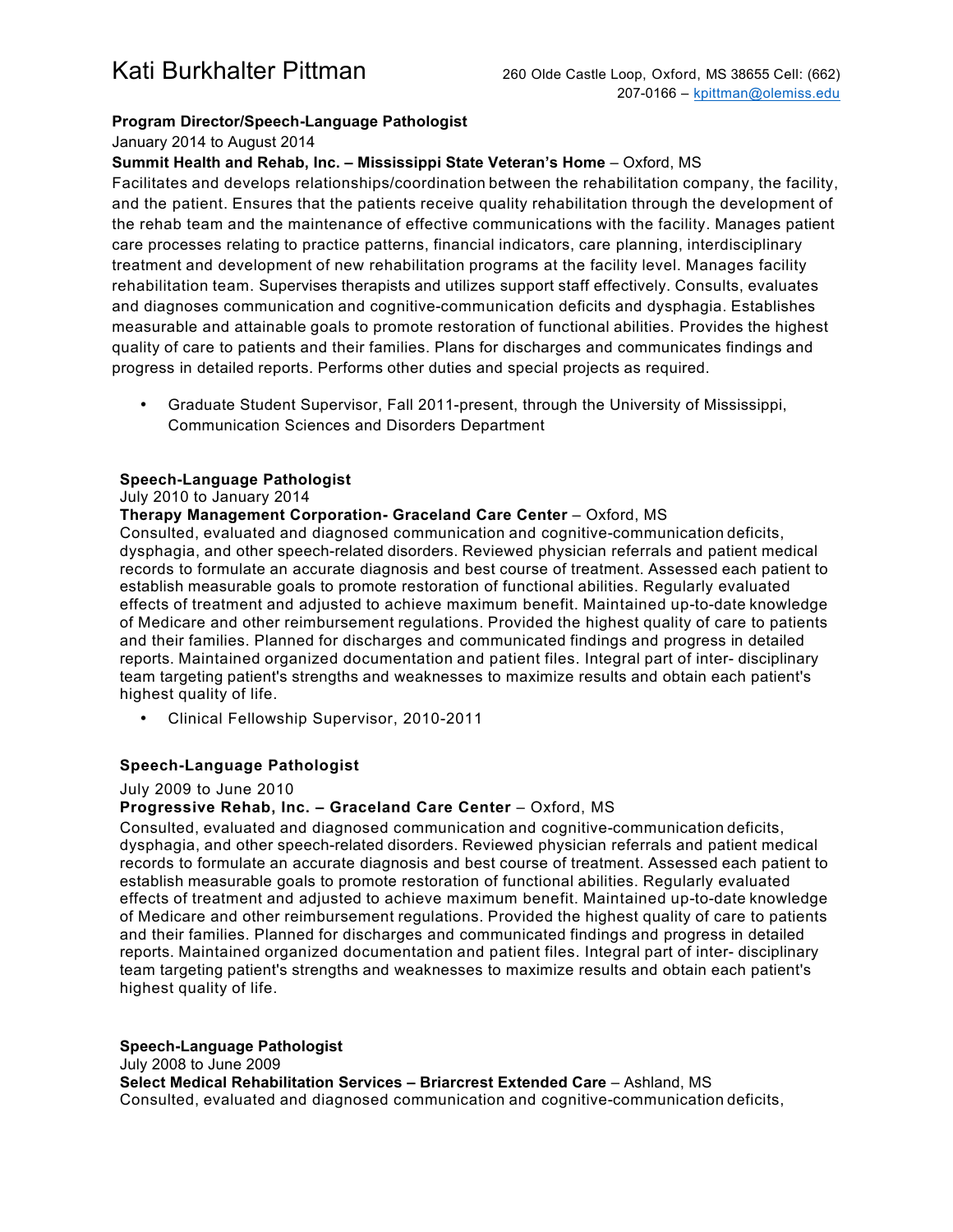# Kati Burkhalter Pittman 260 Olde Castle Loop, Oxford, MS 38655 Cell: (662)

dysphagia, and other speech-related disorders. Reviewed physician referrals and patient medical records to formulate an accurate diagnosis and best course of treatment. Assessed each patient to establish measurable goals to promote restoration of functional abilities. Regularly evaluated effects of treatment and adjusted to achieve maximum benefit. Maintained up-to-date knowledge of Medicare and other reimbursement regulations. Provided the highest quality of care to patients and their families. Planned for discharges and communicated findings and progress in detailed reports. Maintained organized documentation and patient files. Integral part of inter- disciplinary team targeting patient's strengths and weaknesses to maximize results and obtain each patient's highest quality of life.

# **Education and Training**

#### **Master of Science: Communication Sciences and Disorders**, May 2008 **The University of Mississippi** – Oxford, MS

- Mississippi Speech-Language-Hearing Association (MSHA) Conference Presenter, March 2015, Jackson, MS
- Autism Conference featuring Dr. Temple Grandin, Harding University, October 2014, Searcy, Arkansas
- Graduate Assistantship, 2006-2008
- Beginning Level NICU Training, Spring 2008, Germantown, TN
- Autism Conference, Le Bonheur Children's Medical Center, Spring 2008, Memphis, TN
- Methodist Hospital, Spring 2008 Externship, Germantown, TN
- Methodist Le Bonheur Germantown Hospital, Pediatric Outpatient Rehab
- Methodist Le Bonheur Germantown Hospital, Adult Acute Care
- Child Development Center, Fall 2007 Externship, Batesville, MS
- American Speech-Language-Hearing Association (ASHA) Conference Presenter, Fall 2007, Boston, MA
- ASHA Paper: A Comparison Between Age of Cochlear Implantation and Language Development, Boston, MA, Accepted, 2007
- Hermitage Gardens of Oxford, Spring 2007 Externship, Oxford, MS
- National Stuttering Conference Attendee, Summer 2007, Atlanta, GA
- Intensive Training through CSD Early Intervention Grant, Summer 2007
- AAC Evaluation Project, 25 hours, Spring 2007

**Bachelor of Science: General Science**, 2004 **Mississippi State University** – Starkville, MS

**Minor: Psychology**, 2004 **Mississippi State University** – Starkville, MS

## **Community Service\_\_\_\_\_\_\_\_\_\_\_\_\_\_\_\_\_\_\_\_\_\_\_\_\_\_\_\_\_\_\_\_\_\_\_\_\_\_\_\_\_\_\_\_\_\_\_\_\_\_\_\_\_**

- Small Group Program Leader, Oxford-University United Methodist Church (OUUMC), Oxford, MS
- Leap Frog Program, OUUMC, Oxford, MS
- MANNA Feeding Ministries, Oxford, MS
- Operation Christmas Child, OUUMC, Oxford, MS